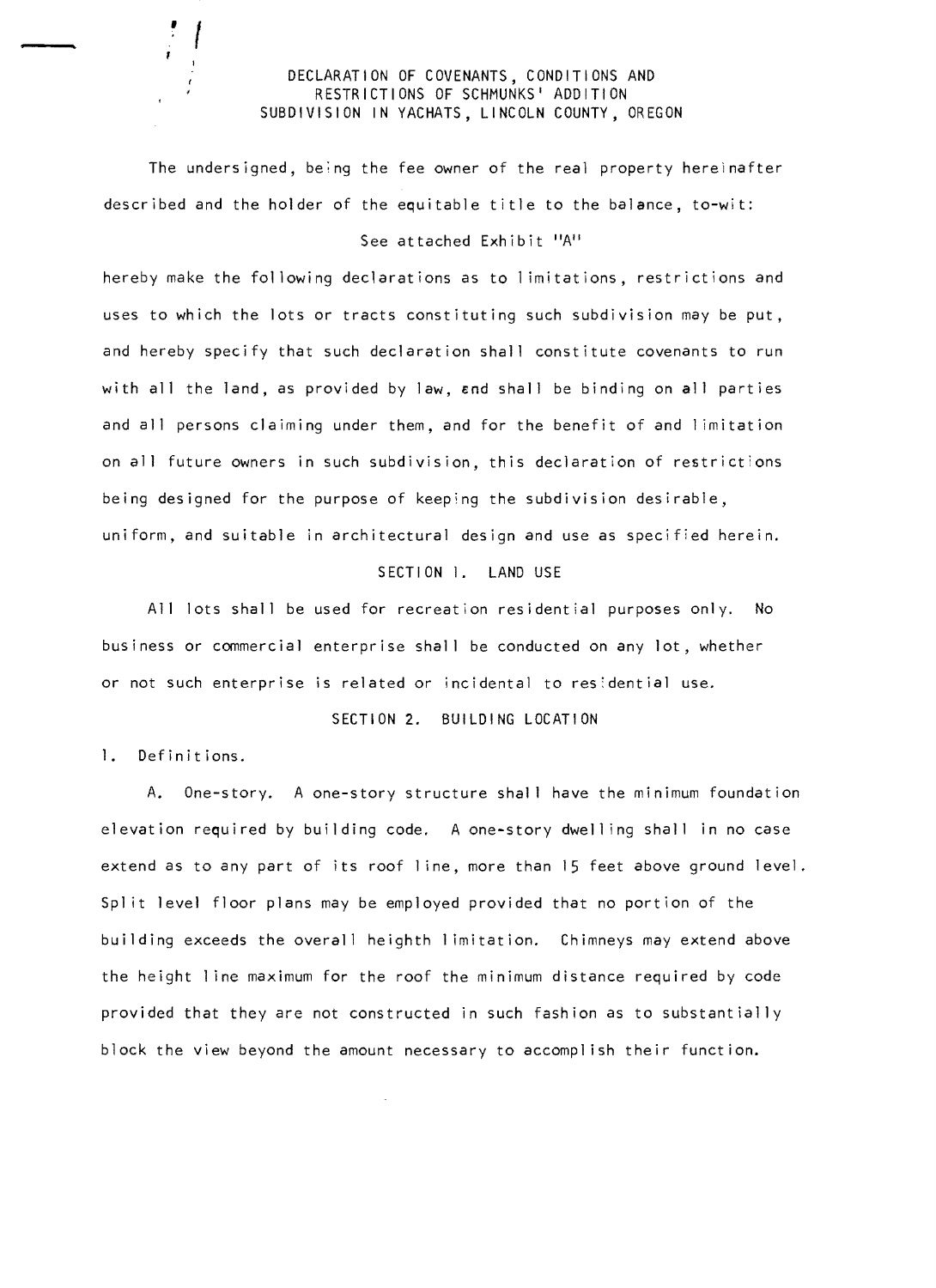B. Two-story. A two-story structure shall consist of minimum foundation elevation required by code. A two-story structure shall in no case extend, as to any part of its roof line, more than 24 feet above ground level. Split level floor plans may be employed provided that no portion of the building exceeds the overall heighth I imitations. Chimneys may extend the height I ine maximum for the roof the minimum distance required by code provided that they are not constructed in such fashion as to substantially block the view beyond the amount necessary to accompl ish their function.

C. Ground level. Ground level shall be the mid-point between the highest elevation on the lot and the lowest elevation on the lot. Ground level is defined as the mid-point between the highest elevation on the lot and the lowest elevation on the lot. Measurements shall be computed from that elevation to the elevation of the high point of the structure regardless of where on the lot the highest elevation is located.

## 2. Block One.

Structures on Block One are restricted to one-story. On lots 2,3 and 6, the structures shall be located as close to the north-east lot I ine as possible under code and shall be located on the northeasterly portion of the lot leaving at least  $40%$  of the lot in open space on the southwesterly portion of the lot to preserve view and sight I ine. The one-story structures on lots 1,4 and 5, shall be constructed as close as possible under code to the southwest lines of the lots leaving at least  $40%$  of the lot in open space on the northeasterly portion of the lot to preserve view and sight line. Garages or carports shall be located on the portion of the block available for building of structures. No parking shall be allowed in the open space secti on of the lot or in the driveway or street area. Additional parking, not in a garage or carport, may be provided along the side yard portion of each lot.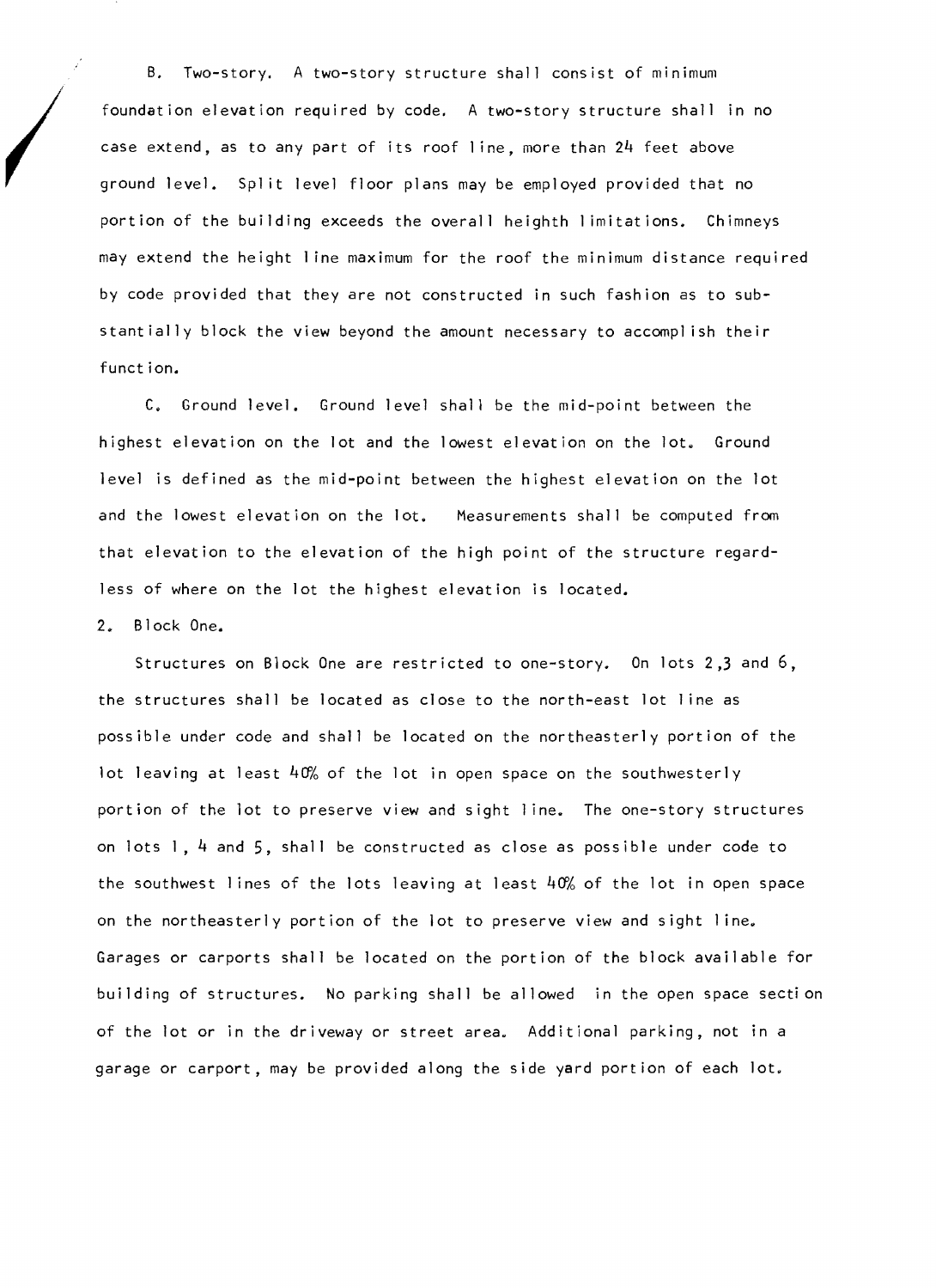Any fences constructed on the lot shall be restricted to the portions of the lot available for buildingof structures and shall not be allowed in the open space section of the lot. Decks shall be considered part of the structure.

3. Block Two.

Lots 1, 2, 4, 5, 6 and 12 of Block Two are restricted to no more than a two-story structure. The structure on lots I and 5 shall be located on the southwesterly portion of the lot leaving at least  $40%$  of the northeasterly portion of the lot open for sight I ine and view purposes. The structure on Lot 2 shall be located on the southeasterly portion of the lot leaving at least  $40%$  of the northwesterly portion of the lot open for sight line and view purposes. The structure on Lot 4 shall be located on the northeasterly portion of the lot leaving at least 40% of the southwesterly portion of the lot open for sight I ine and view purposes. The building on Lot 12 shall be located as the owner may desire, but is recommended for location on the northeasterly portion of the lot. Lot 3 is restricted to a one-story structure. There are no restrictions other than code on Lots 7,8,9,10, II or 13. Garages, carports, fences and parking for vehicles and recreational trailers and recreational vehicles shall be restricted to those portions of the lot available for building of structures on those lots where the location of structures is restricted. Decks shall be considered part of the structure.

# SECTION 3. NUISANCES

No noxious or offensive activity shall be carried out upon any lot, nor shall anything be done thereon which may be or may become an annoyance or a nuisance to the neighborhood. No inoperable vehicles shall be kept on the premises.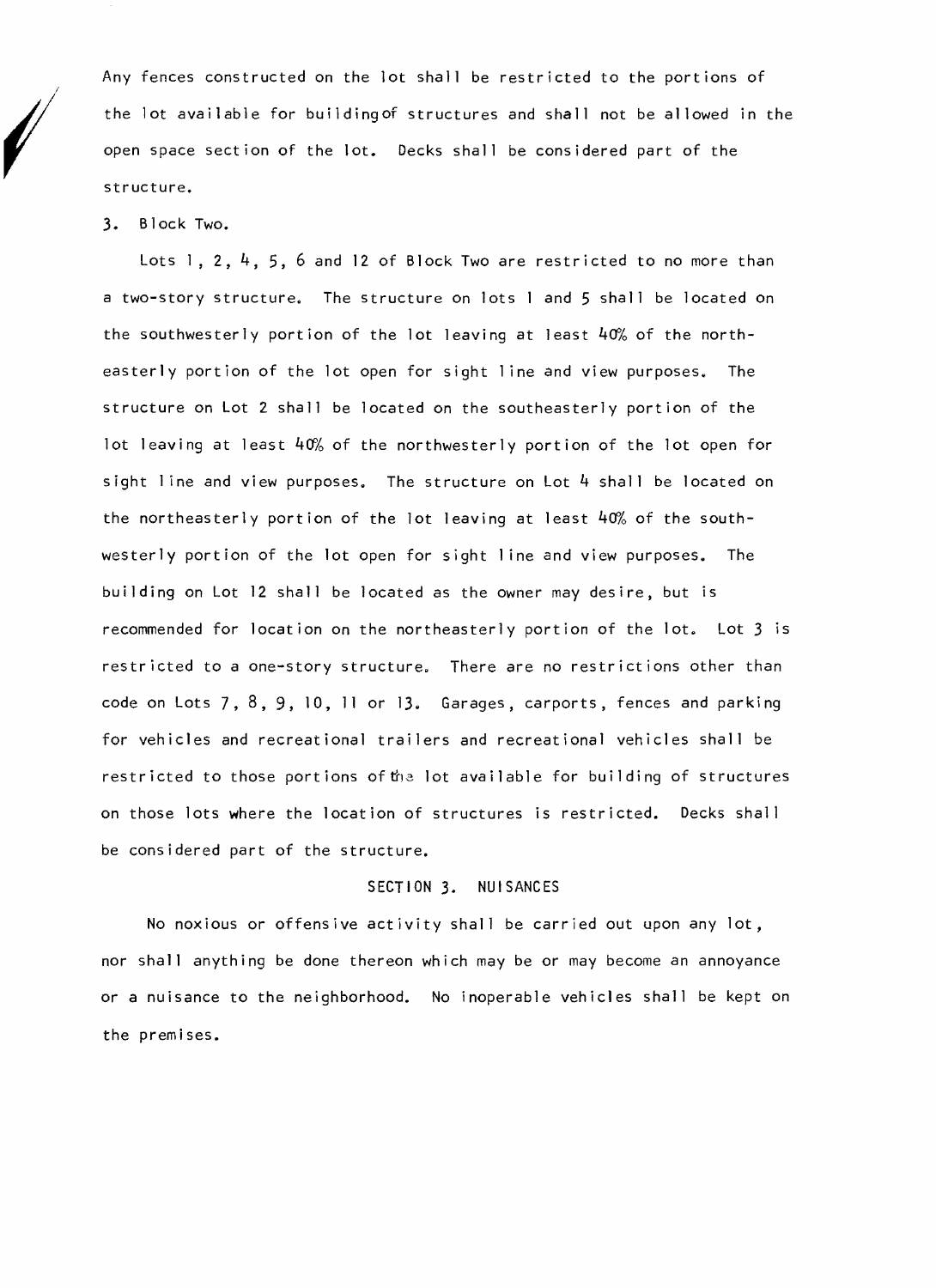#### SECTION **4.** TEMPORARY STRUCTURES

Except as needed by the Declarant during the construction and sales period, no structure of a temporary character, basement, tent, shack, garage, barn, or other out-building shall be used on any lot at anytime as a residence, either temporarily or permanently, and no residence shall be occupied until completed. Any residence shall be completed within one year after commencement of construction on that residence.

#### SECTION 5. LIVESTOCK AND POULTRY

No animals, I ivestock, or poultry of any kind shall be raised, bred, or kept on any lot, except that a dog, cat or other household pet may be kept provided they are not kept, bred or maintained for a commercial purpose. The owner of a pet permitted hereunder shall keep it on a leash or keep it confined to the dwell ing or the fenced portion of the lot at all times.

### SECTION 6. GARBAGE AND REFUSE DISPOSAL

No lot shall be used or maintained asa dumping ground for rubbish. Trash, garbage or other waste shall not be kept except in sanitary containers. All equipment for the storage or disposal of such material shall be kept in a clean and sanitary condition.

### SECTION 7. BUILDING TYPE AND SIZE

No structure shall be erected, altered, placed or permitted to remain on any lot or site except one single family dwell ing with a private carport or garage which shall conform to the general architectural design of the building and further excepting vacation trailers. Structures shall not be less than 900 square feet excluding garage, carport and decks, and when finished shall be of a value equivalent to \$35 per square foot.

### SECTION 8. CLOTHESLINES

No clothesl ines, clothesracks, or other apparatus on which rugs, clothes or similar items are exposed for the purpose of airing or drying shall be located on any lot unless such clothesl ine area shall be adequately screened so as to conceal the view thereof. Such clothesl ine area shall be I imited to the portion of the lot available for building structures.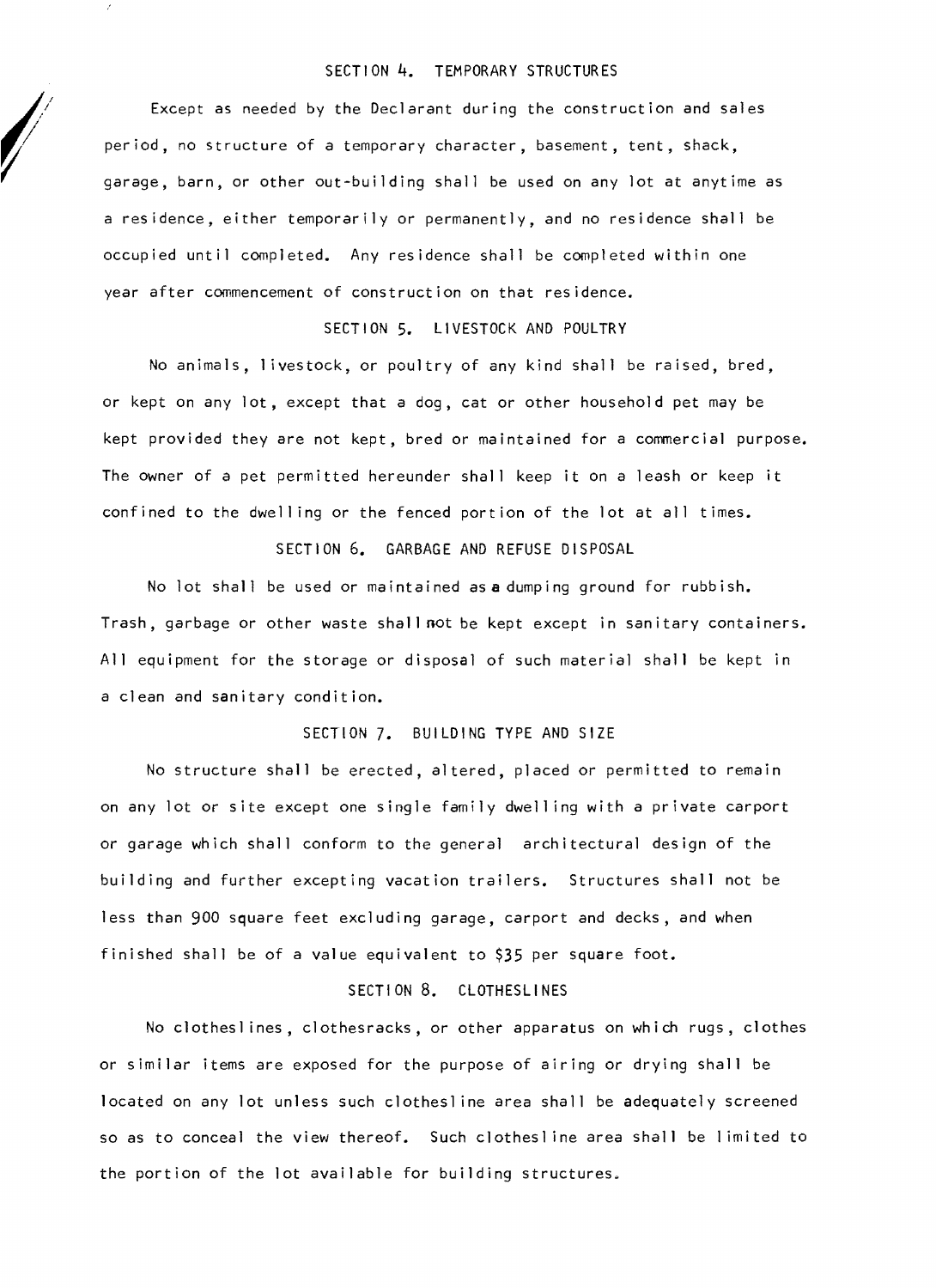#### SECTION 9. DRAINAGE

Each grantee of a lot agrees for himself and his heirs, successors and assigns that he will not interfere in any way with the natural drainage of water over his lot from adjoining or other lots, or that he will make adequate provisions for proper drainage in the event it is necessary to change the natural flow of water drainage over his lot. For the purpose hereof "natural" drainage is defined as the drainage which would naturally occur at the time the overall grading plan, including the finish grading of each lot, has been completed by the Declarant.

# SECTION 10. TREES AND HEDGES

All trees, hedges, shrubs, flowers or grass growing on a lot shall be maintained and cultivated so that plant insects, pests and diseases shall not be a menace or detrimental to the trees, hedges, flowers or lawns within the neighborhood or to surrounding properties. Hedges and shrubs shall be no more than four feet high and shall not interfere with the view of adjacent property owners. No additional trees shall be planted.

## SECTION 11. COMMERCIAL USE

No business house or houses, saloon, hospital, publ ic boarding house, place for public entertainment, store, livery stable or other place of buesiness or public resort, shall ever be erected on any part of the abovedescribed subdivision.

#### SECTION 12. RESTRICTION AGAINST POLLUTION OF WATER

In the interest of public health and sanitation, and so that the land above-described and all other land in the same local ity may be benefitted by the decrease in thehazards of water pollution and by the protection of water suppl ies, recreation, wild 1ife and other publ ic uses thereof, the owners of lots in the subdivision will not use the above-described property for any purpose that would result in the pollution of any waterway that flows through or adjacent to such property by refuse, sewage, or other material